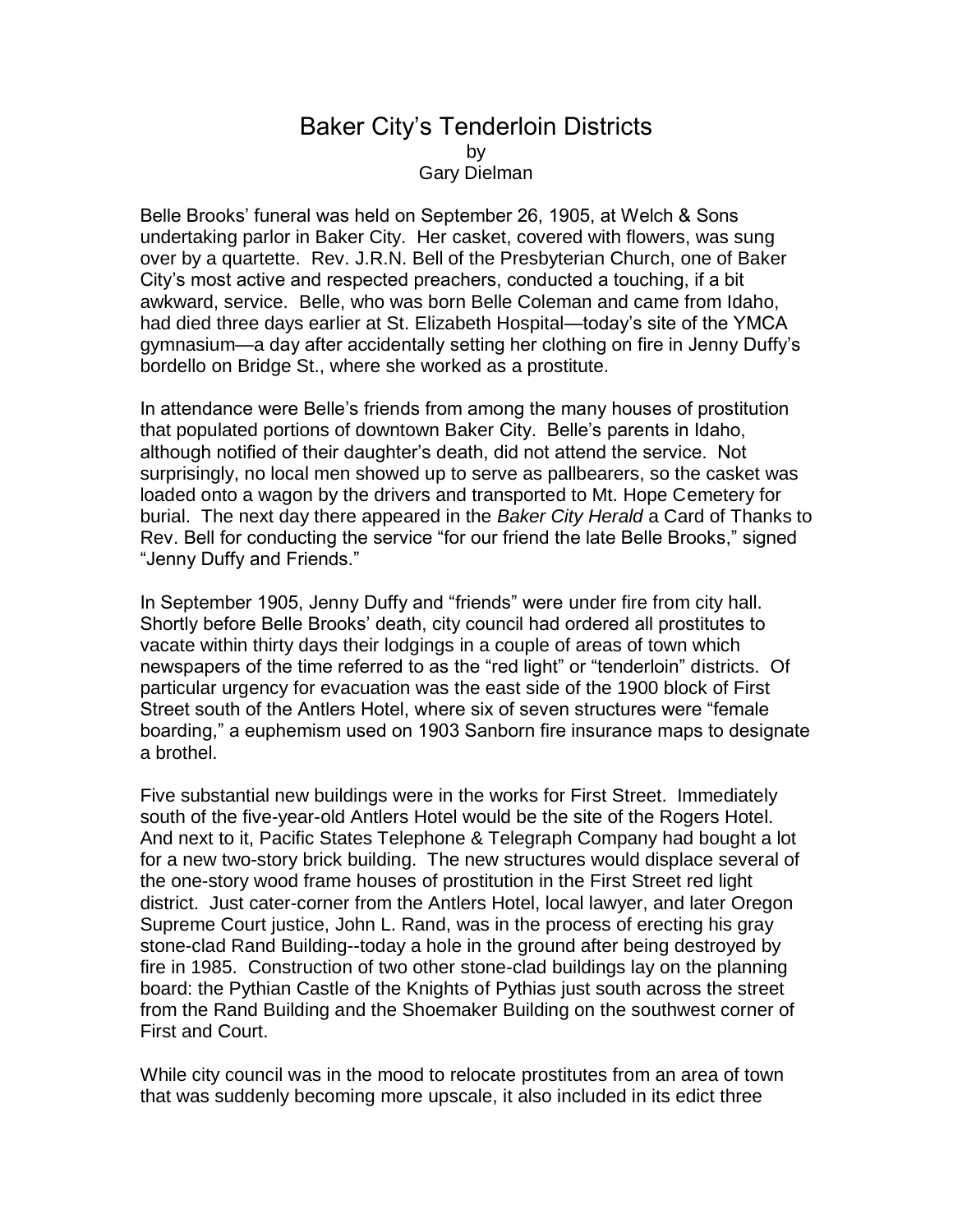establishments located at the southeast corner of the business district--today called Old Post Office Square. Dominating the east end of today's Chevron Station lot sat madam Jenny Duffy's large mansion-like brothel. And just across the square were three others, Fanny Hall's two-story structure—standing empty today next to the Old Post Office—and two other one-story buildings owned by Jenny Duffy near the site of today's Bridge Street Inn. A city councilor suggested the prostitutes from the two areas could take up residence in the "Horseshoe District," where there were some "cribs," but the location of that area of town has been lost to current memory.



*In 1906, six prostitution cribs labeled "Female Boarding" were located between Antlers Hotel (top) and a saloon (bottom left).*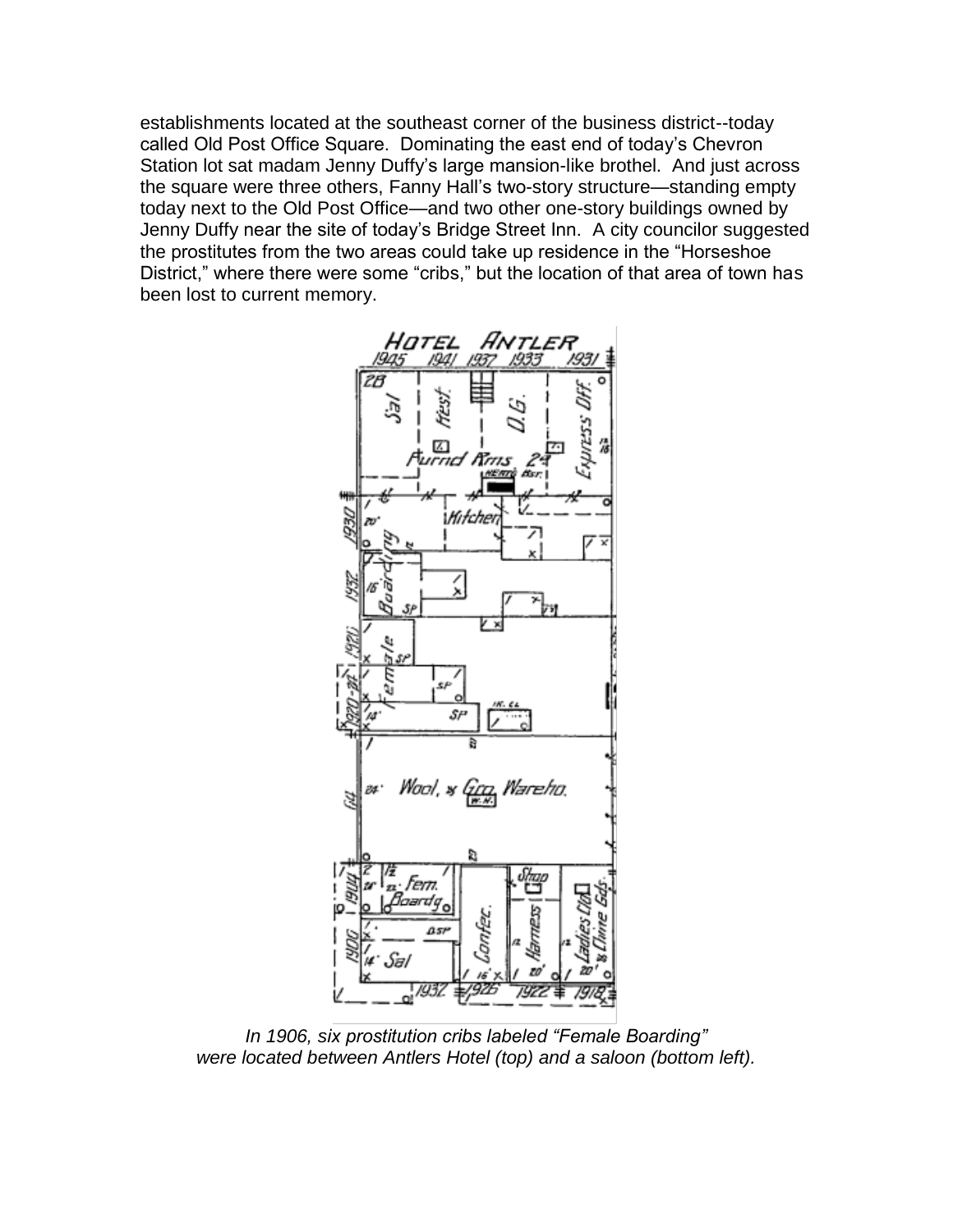City council did not include in its order the twenty-one "cribs" of prostitution in Chinatown, referred to in newspapers as the "Nile District." The Chinese ghetto occupied a two-block area of Baker City on the east side of the 1600 and 1700 blocks of Resort Street extending on east down both sides of Auburn Avenue to



Powder River, which at that time dead-ended at the river. Crossing of the river at that point was restricted to a foot bridge, part of a diversion dam that directed water into an east-side irrigation ditch. Today the area is the site of Clark Electric and Baker City Police Department, the latter located on the former site of the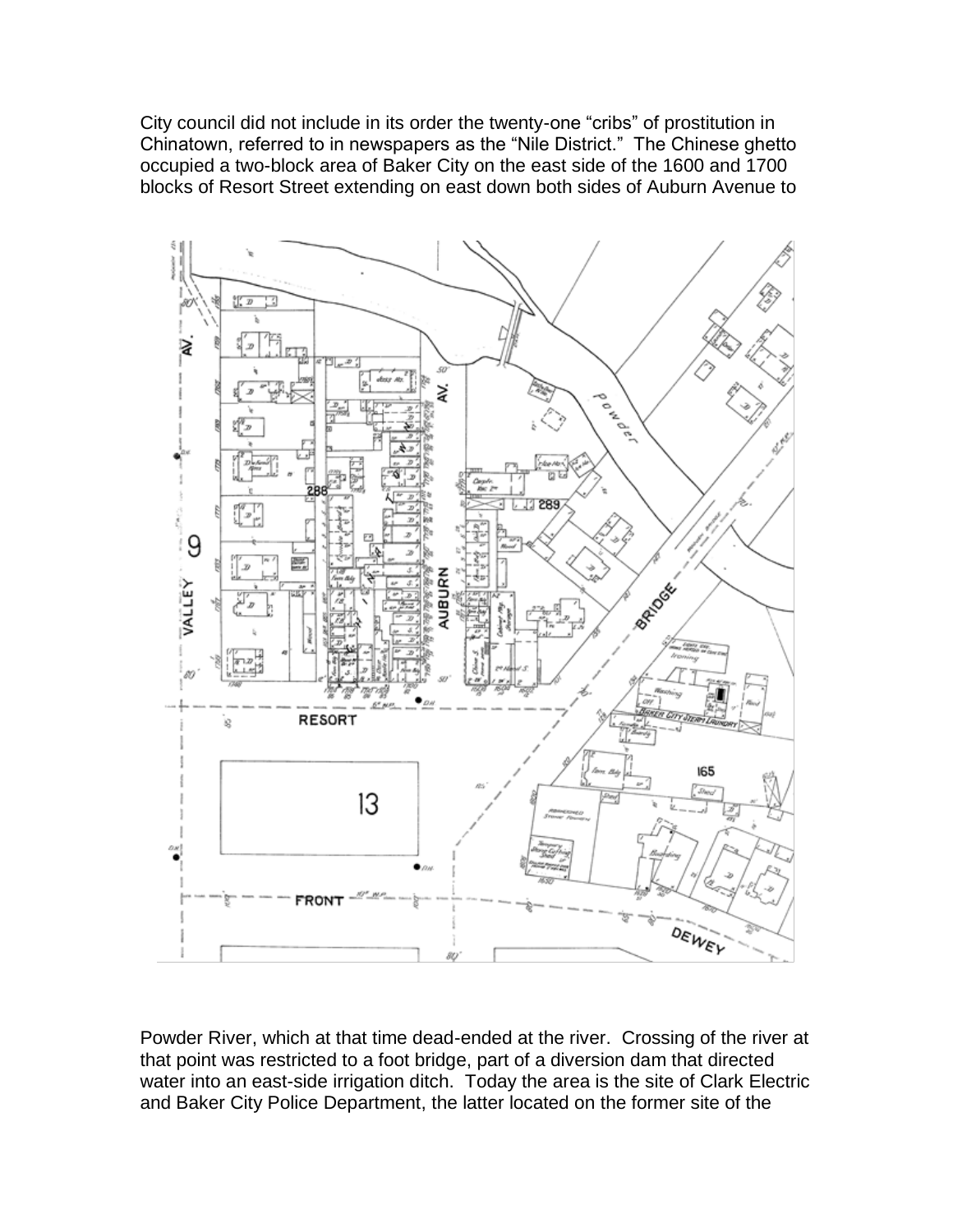Chinese Joss House, a religious shrine that contained a statue of a sitting Buddha.

The white city fathers purposely turned a blind eye to goings on, including opium dens, in Chinatown, apparently not concerned about the internal moral affairs of the Chinese. However, in September 1906, city council considered ordering erection of a tall fence to wall off the Nile District "to make it less offensive to the people passing on the several thoroughfares bordering that district." Access to Chinatown would be through a gate in the fence at the corner of Resort and Auburn.



*Baker City Prostitute, ca. 1906*

White prostitutes were not the only persons that concerned city authorities. Their clients and procurers sometimes ended up in Judge Levens' police court. E.F. O'Brien was charged with visiting an illegal bawdy house over the Gem Saloon. His guilty plea netted him a \$15 fine. The prostitute, who had also been arrested, was released the next day with just a warning to abide by the regulations that restricted prostitution to certain areas of town. On another occasion three men were fined \$20 each for visiting bawdy houses. And a young man with a red necktie, probably a symbol that he was a pimp, was sentenced to seven days in jail for "living off the earnings of a prostitute."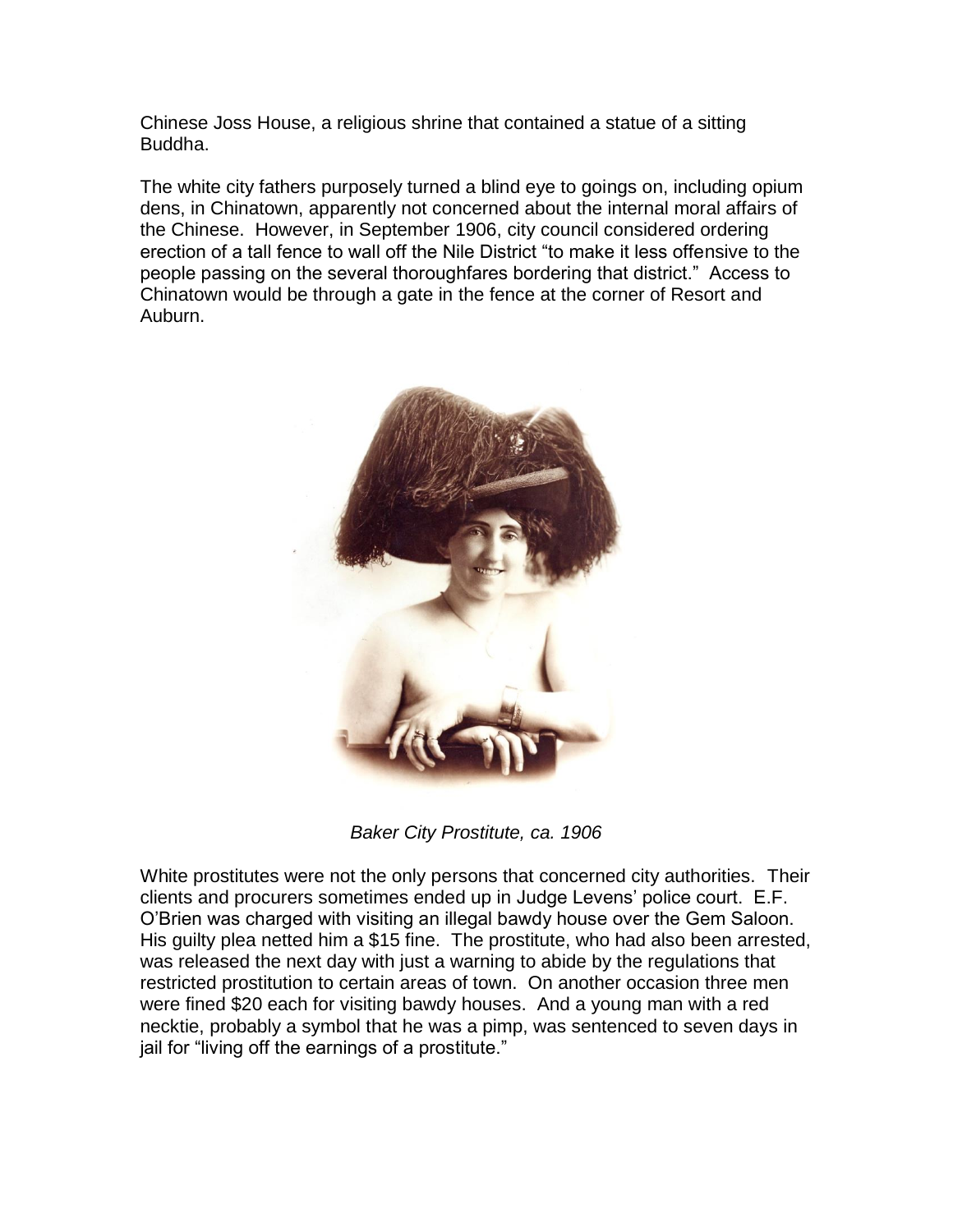The seed for city council's crackdown on prostitution may have come in a July 1905 speech by W.H. Moore, president of the National Good Roads Association, who was in town touting the benefits of paved streets, as if the locals needed to be sold on doing something about downtown's mud and ruts. The rampant prostitution business in Baker City attracted Moore's attention. He admonished city fathers that it was "a civic and paternal duty to see that red light districts were relegated from the main thoroughfares, where they would not flaunt the vices thereof before the eyes of rising generations." Curiously Moore did not believe in "attempts at obliteration but merely in regulation and restriction."



*Baker City Madame, ca. 1906*

Just two months later, on September 6, 1905, the *Morning Democrat* commented that, "Conspicuous bawdy houses are to be abolished and the inmates are to be relegated to a more restrictive district. Mayor Johns has issued the edict." (Mayor C.A. Johns was a local attorney, whose residence was what is today the funeral home at Dewey and Estes and who unsuccessfully ran for the Republican nomination for governor of Oregon in 1906.) However, city council's eviction notice was met by passive resistance on the part of the prostitutes, a lack of action which, on September 25, prompted this editorial comment in the *Baker City Herald*: "The thirty days allowed the inmates of the bawdy houses on Bridge Street and First Street are about up, but as yet there has been evidenced no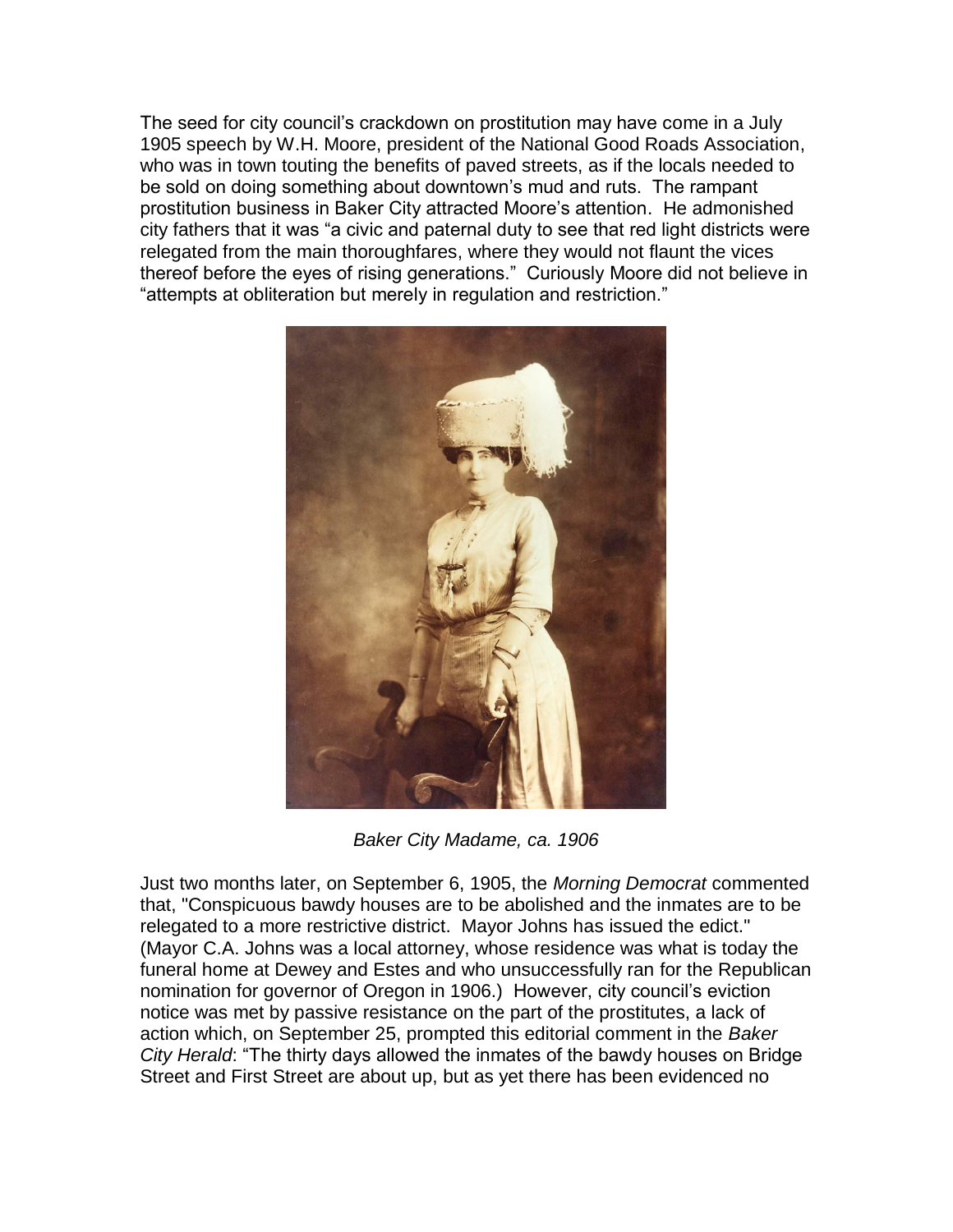disposition on the part of these people to vacate. Make them move and move in a hurry."

Hurry they didn't. Not only did the prostitutes remain in their traditional "female boarding" houses, but some also plied their trade in restricted parts of town. On December 28, 1905, the *Baker City Herald* headlined an article, "Must Keep in their own District," in which it reported, "Having learned that it is the custom of the denizens of the tenderloin district to leave that portion of the city late at night and to take quarters in Front (Main) Street lodging houses, Chief of Police Jackson has issued an order to the effect that this must cease at once." According to the newspaper, the Chief admonished the Front Street lodging managers that they "must find another class of trade or close up their places."

A day later the *Morning Democrat* complained about "the brazenness of the women of the bawdy houses in parading the streets during daylight and darkness in company with men who are forgetful of public decencies." And on December 30, the newspaper criticized city officials for allowing a sign on "the most conspicuous bawdy house" in town, Fanny Hall's mansion, that read "Furnished Rooms to Let," as if it were a regular boarding house.



*Baker City Prostitute and Son, ca. 1906*

In early 1906, frustrated by inaction on the part of the houses of prostitution, city council ordered Chief of Police Jackson to instruct the residents of the "undesirable class" to vacate their "hovels" on First Street and on Bridge Street.